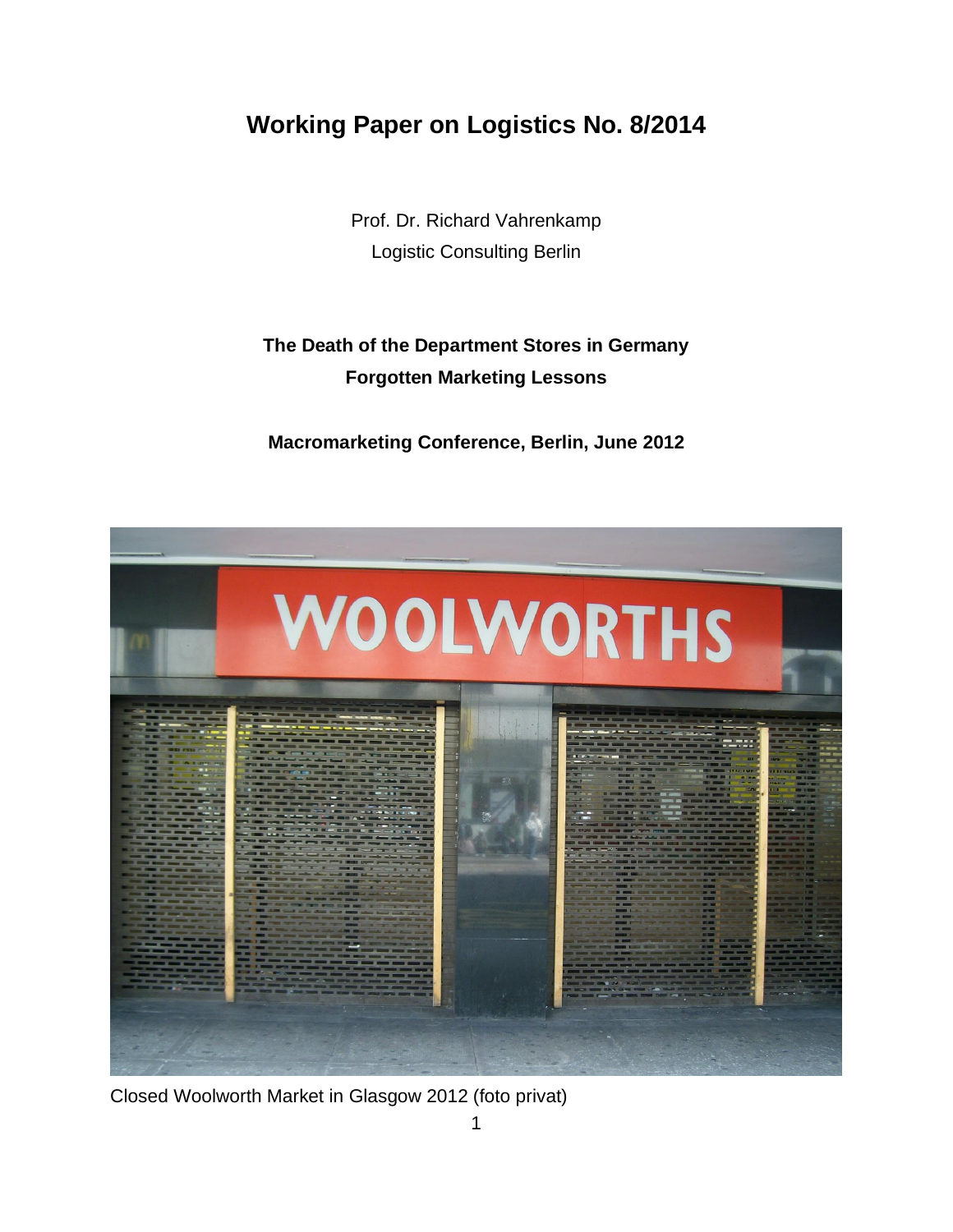The crisis of the department store chains began in the 2000s. The Karstadt, Hertie and Woolworth (Germany) chains had to file for bankruptcy – raising questions about the reasons. The great variety of items the department stored offered, points to mistakes of the management. When Woolworth (Germany) filed for bankruptcy it offered 66.000 different items.

To the decline of the department stores accounted various changes in the competition environment in the past 30 years: Agile chains arose, such as Zara, H&M and electronics discounters including Media-Markt and Saturn became competitors of the traditional department stores, as also single brand stores, the Internet, and changes in the purchasing behavior. To the discussion about the decline I will contribute the overseen aspect of the lack of customer orientation of the department stores. There are not many sources to back this assertion. Primary material I gathered in a case study about the Metro retail group – the leading German retail group – and its change from central procurement towards customer orientation in the 2000s. Secondary material I got from marketing literature.<sup>1</sup>

In the early years of the Federal Republic of Germany, the hunger for consumer goods was great. Goods procurement constituted the bottleneck within departments store's organisation and procurement managers were able to secure a powerful position within their enterprise. A special position for the chief buyer on the management board attests to this. Aligning themselves along the premise that profit is to be made through opportune purchasing, buyers stockpiled a huge range of goods without feedback from the sale's side. The fundamental weakness of the department store chains proved to be the organizational separation of the procurement section from the sales section, which led to prolonged coordination and cooperation problems in the company's functional organization. The marketing concepts of "supply chain management" and "efficient consumer response", in contrast, focused on the flow of goods from the manufacturer to

<sup>&</sup>lt;sup>1</sup> Möhlenbruch, Dirk: Kundenorientierung durch Category-Management, in: Trommsdorf, Volker (ed.): Handelsforschung 1997, Wiesbaden 1997, pp. 113–133. Barth, Klaus and Michael Stoffl: Hat das Marketing im Handel versagt?, in: Volker Trommsdorf (ed.): Handelsforschung 1997, Wiesbaden 1997, pp. 3–19.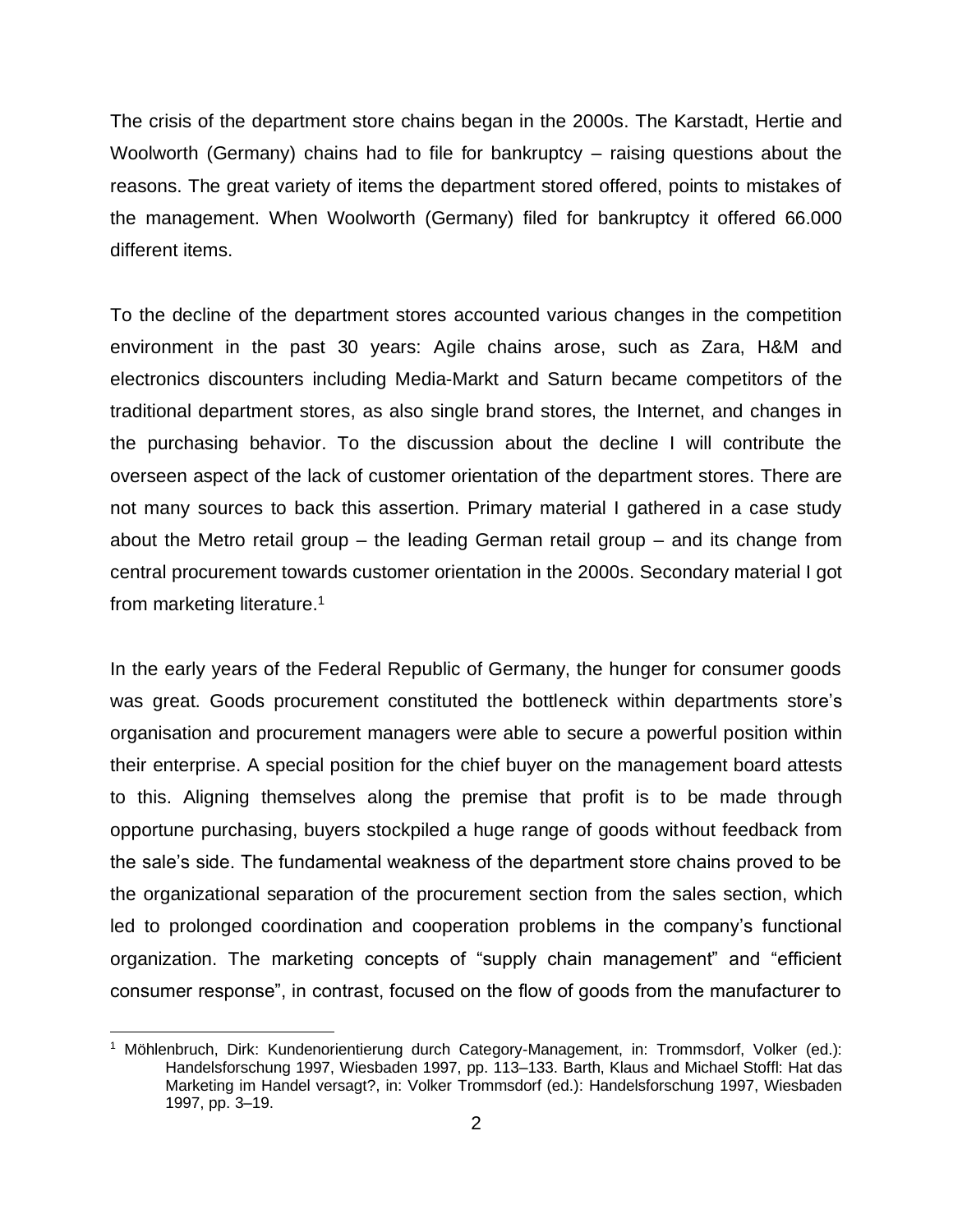the consumer to surmount coordination problems in the functional organization.<sup>2</sup> Although widespread in management literature since the 1990s, these concepts were never implemented by department stores. Instead, the corporate organization remained functional and driven by the procurement office even though retail had already changed from a seller's market to a buyer's market in the 1970s. A key point in the concepts of supply chain management and efficient consumer response is their orientation toward the end customers' demand. But this is another aspect to which department stores gave too little consideration. According to retail expert Möhlenbruch, the "customer orientation" of department stores was limited to retail sales studies showing how customers moved within the store as well as the analysis of receipts. Customer wishes were not surveyed and thus remained unknown to the management.<sup>3</sup> That the department store corporate culture was still focussed on the seller's market of the 1950s is also evident from the behaviour of sales staff that tended to more or less just keep an eye on customers rather than to affably support them with advice.

To recapitulate, it becomes clear that department stores simply forgot important marketing lessons of customer orientation learned during the 1920s and 1930s.<sup>4</sup>

 $2$  Christopher, M.: Logistics and Supply Chain Management, Prentice Hall, Harlow, 2005.

<sup>3</sup> Möhlenbruch, Dirk: Kundenorientierung durch Category-Management, in: Trommsdorf, Volker (ed.): Handelsforschung 1997, Wiesbaden 1997, pp. 113–133.

<sup>4</sup> Uwe Spiekermann: Der Konsument muß erobert werden, in: Hartmut Berghoff (Hg.): Marketing-Geschichte, Frankfurt 2007, p. 143.